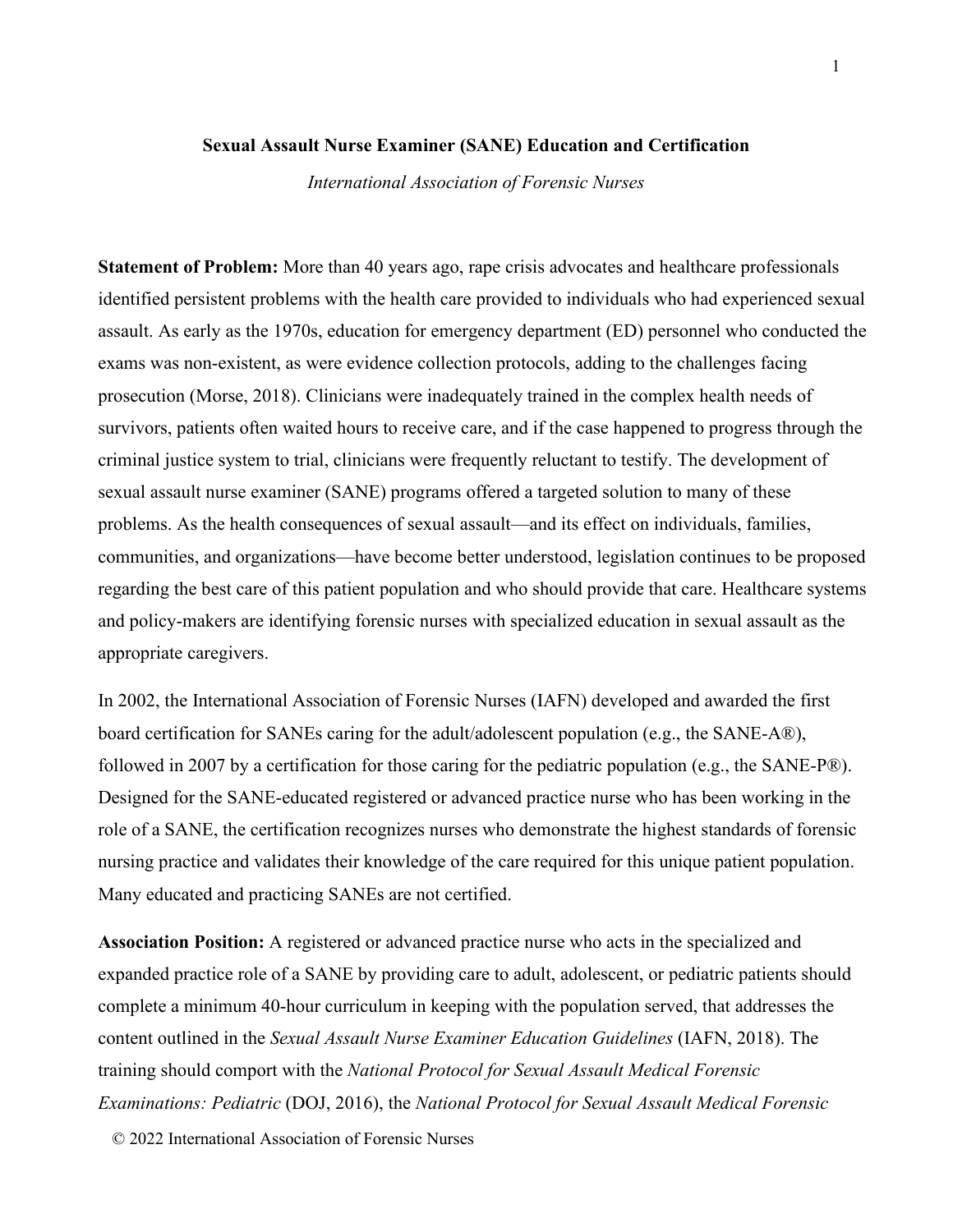*Examinations: Adult/Adolescent* (DOJ, 2013), the *National Training Standards for Sexual Assault Medical Forensic Examiners 2nd Edition* (DOJ, 2018), the *Forensic Nursing Scope and Standards of Practice 2nd Edition* (ANA and IAFN, 2017), and the World Health Organization *Responding to intimate partner violence and sexual violence against women: WHO clinical and policy guidelines*  (WHO, 2013). To reinforce the didactic education and build competency, clinical education should follow the 40-hour course. If a nurse has not met these criteria, that nurse should refrain from referring to themself as a "SANE" or even as "SANE-educated."

The IAFN SANE certifications were not developed to be an entry-level standard for performing sexual assault examinations. Certification is not required before a registered or advanced practice nurse may practice as a sexual assault nurse examiner.

**Rationale:** As stated in the *National Protocol for Sexual Assault Medical Forensic Examinations: Adult/Adolescent* (DOJ, 2013), the care of the patient who has experienced sexual assault is unique; it requires both the provision of patient-centered and comprehensive healthcare, and the preservation of the evidentiary material that may be used by the criminal justice system. Patients who seek care at facilities that lack SANEs or other appropriately educated healthcare clinicians are frequently retraumatized and their immediate and long-term healthcare needs remain unmet (Campbell 2008). To provide comprehensive care for these patients, a registered nurse must receive specialized education in the provision of trauma-informed care, complex patient assessment, identifying risks and providing prevention for short- and long-term physical and psychological sequalae, reproductive and sexual healthcare and treatment, forensic documentation, evidence collection, and expert witness testimony. Registered and advanced practice nurses who receive this expert education are the appropriate clinicians to conduct a medical-forensic examination and to provide the specialized care that is necessary for individuals who have experienced sexual assault. Members of the public have come to recognize and trust nurses functioning in the SANE role. To maintain the public's trust, nurses using the SANE title should adhere to the requirement stated above.

## **References:**

American Nurse Association and International Association of Forensic Nurses: *Forensic Nursing*

*Scope and Standards of Practice.* 2<sup>nd</sup> ed. Silver Spring, MD. American Nurses Association.

© 2022 International Association of Forensic Nurses